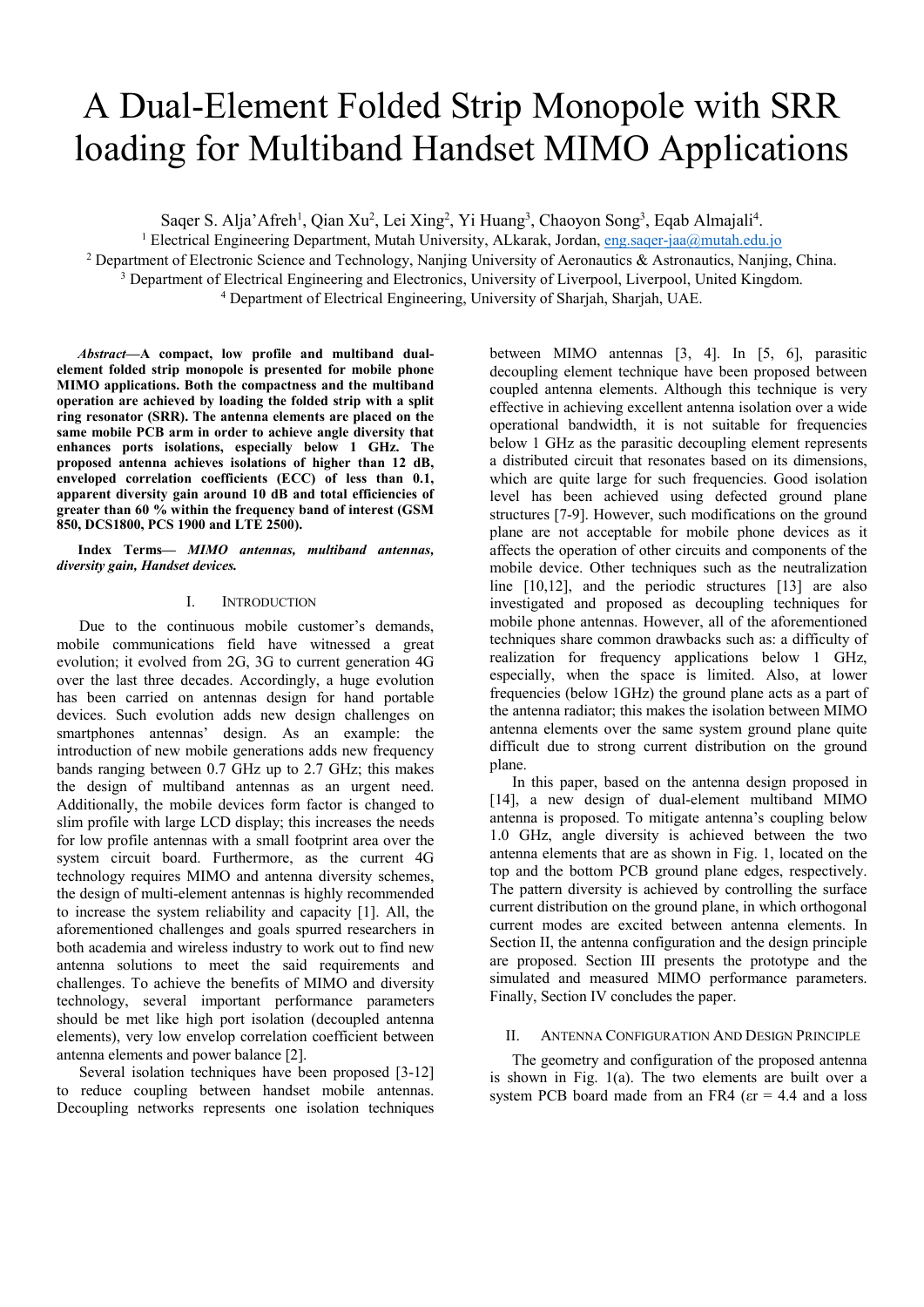tangent tan  $\delta = 0.025$ ) substrate whose dimensions are  $70 \times 130 \times 1$  mm<sup>3</sup>. Each antenna element is a folded monopole strip loaded with edge coupled split ring resonators over a free ground plane area of dimensions  $13\times26$  mm<sup>2</sup>. Each element is printed on a very small FR4 superstrate at 4.0 mm height above the main PCB board. Fig. 1(b) shows the detailed geometry and dimensions of each antenna elements. The operational mechanism of the proposed antenna element is based on using a coupled split ring resonators (SRR) to first creating more than one resonant frequency to achieve multiband operation and also to provide more antenna loading that can minimize the overall antenna size. More details on the mechanism of operation of this antenna element can be found on [14]. Each element if fed through a coaxial probe feed that is connected through the feeding plate of each. Each antenna element is designed to cover the following frequency bands: GSM 850 MHz (outer ring), PCS 1900 (middle ring) and LTE 2500 ( the outer ring). Fig.1 (a) shows that the separation between the MIMO antenna elements (MIMO Antenna 1 and MIMO Antenna 2) is 0.295λ0¸ which measures 104 mm at 850 MHz. Since the total length of the long edge of the main PCB is a fraction of operational wavelength at 850 MHz (0.37 λ0), this makes the isolation between the antenna elements quite difficult using only spatial diversity.



Fig.1. The geometry of the use MIMO antenna: (a) Overall view and (b) detailed dimensions of MIMO antenna element. [units are in mm].

To overcome this, both antenna elements are installed on the same long edge. By doing this, two orthogonal surface current modes are excited on the shared ground plane to reduce coupling. Fig. 2 shows the surface current distribution at 850 MHz when one element is excited and the other is

terminated with a matched 50  $\Omega$  load. Due to the excited orthogonal current modes, the mutual coupling between the two antenna elements is reduced to below -10 dB at 850 MHz. Additionally, as each antenna elements occupies a very small portion of the top and bottom sides of the PCB, better isolation level obtained as compared to the levels reported [15, 17]. Regarding the higher frequency bands (PCS 1900 and LTE 2500), the isolation is achieved through spatial diversity, as the separation distance at these frequencies is quite high (much more than a half wavelength).



Fig. 2. Ground plane surface current distributions at 850 MHz: (a) Element 2 is excited, while element 1 is terminated with matched load, (b) Element 1 is excited, while element 2 is terminated with matched load.

#### III. SIMULATED AND MEASURED RESULTS

This section includes fully-wave simulated and measured results for the proposed antenna. The diversity characteristics and the MIMO performance of the proposed antenna are presented and discussed. These performance parameters are: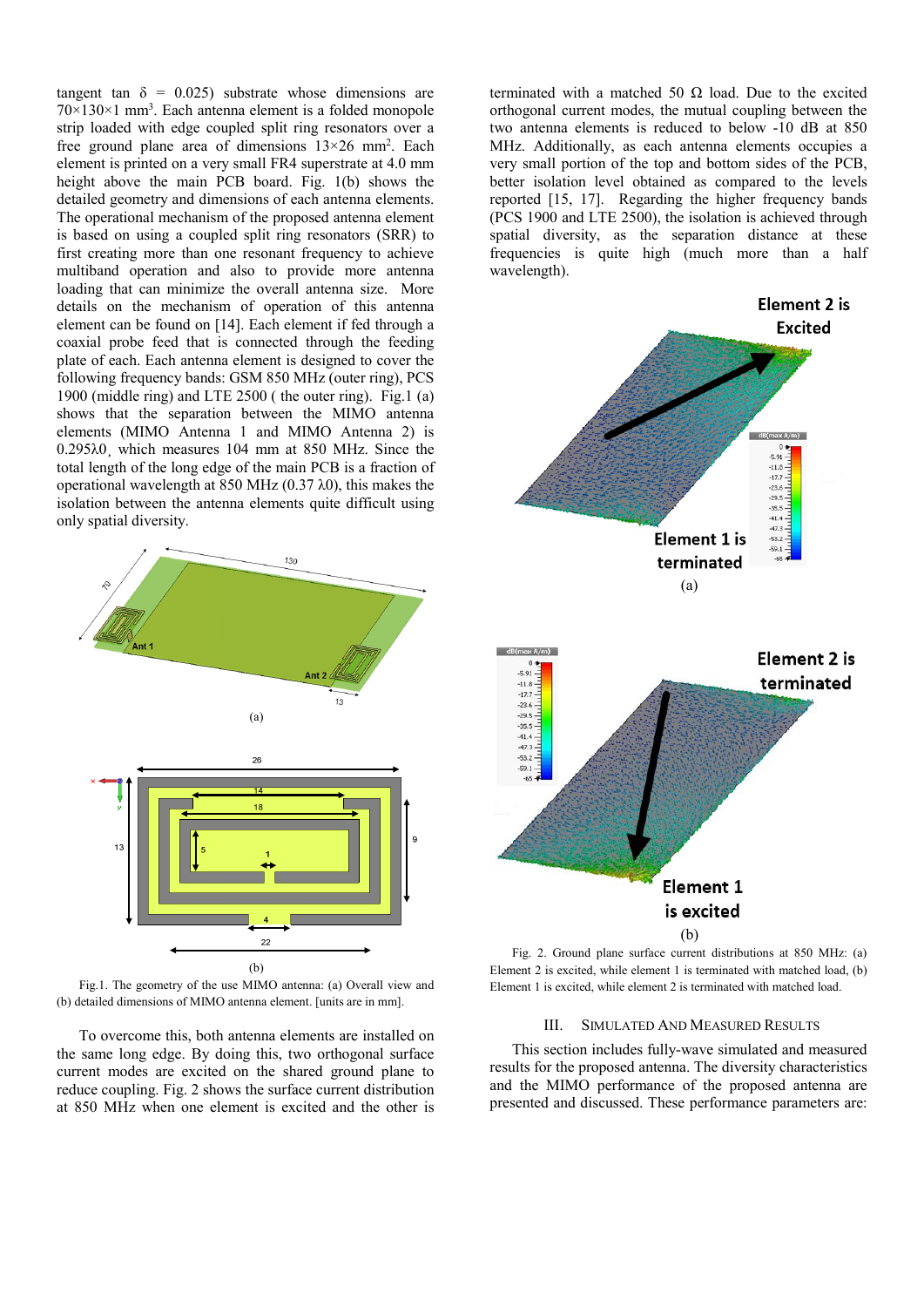Scattering parameters, far field radiation patterns, total radiation efficiency, the envelope correlation coefficient (ECC), and apparent diversity gain.

Using the methodology presented in the previous section, a dual-elements MIMO antenna is proposed for multiband mobile phone applications, the simulation and the optimization are carried out using CST Microwave Studio [18]. Fig. 3 shows the fabricated prototype of the proposed antenna. The fabricated prototype was tested using the measurement facilities available at the University of Liverpool. The measured S-parameters were collected inside an anechoic chamber (an ideal environment to mimic the free space) and presented as a function of frequency as shown in Fig. 4. The measured impedance bandwidths for all bands, which are defined by 6 dB return loss, are in a very good agreement with the simulated ones. Regarding the mutual coupling level between the two implemented antenna elements, Fig. 4(b) shows that the isolation level is greater than 12 dB for all bands , which is acceptable as it is below the conventional threshold limit of 10 dB.



Fig. 3. Proposed dual-element antenna prototype





Fig. 4. Simulated and measured scattering parameters.

 Besides the scattering parameters, the active element patterns of the diversity antenna are also studied. As the design has MIMO operation below 1 GHz, which is the main contribution of this work, only the radiation pattern at 850 MHz is studied to explain the achieved good isolation level. Fig. 5 shows the 3D radiation patterns at 850 MHz. It is evident that active element patterns are somehow orthogonal to each other. This contributed to the low coupling obtained between the two antennas.

 The MIMO and diversity performance parameters of the proposed antenna are also simulated and measured. These parameters are: the envelope correlation coefficient (ECC), the total efficiencies and the diversity gain. All are discussed next.

 As the proposed antenna has an orthogonal surface current on the common ground plane, and a very low isolation level over the bands of interest, the envelope correlation coefficient between the two antenna elements is calculated using the S-parameters and the radiation efficiency as described in [17]. Fig. 6 shows both the simulated and the measured ECC values. Both values are in good agreement and satisfy the diversity ECC condition as they are below 0.1. This is indeed much lower than the recommended value of 0.5.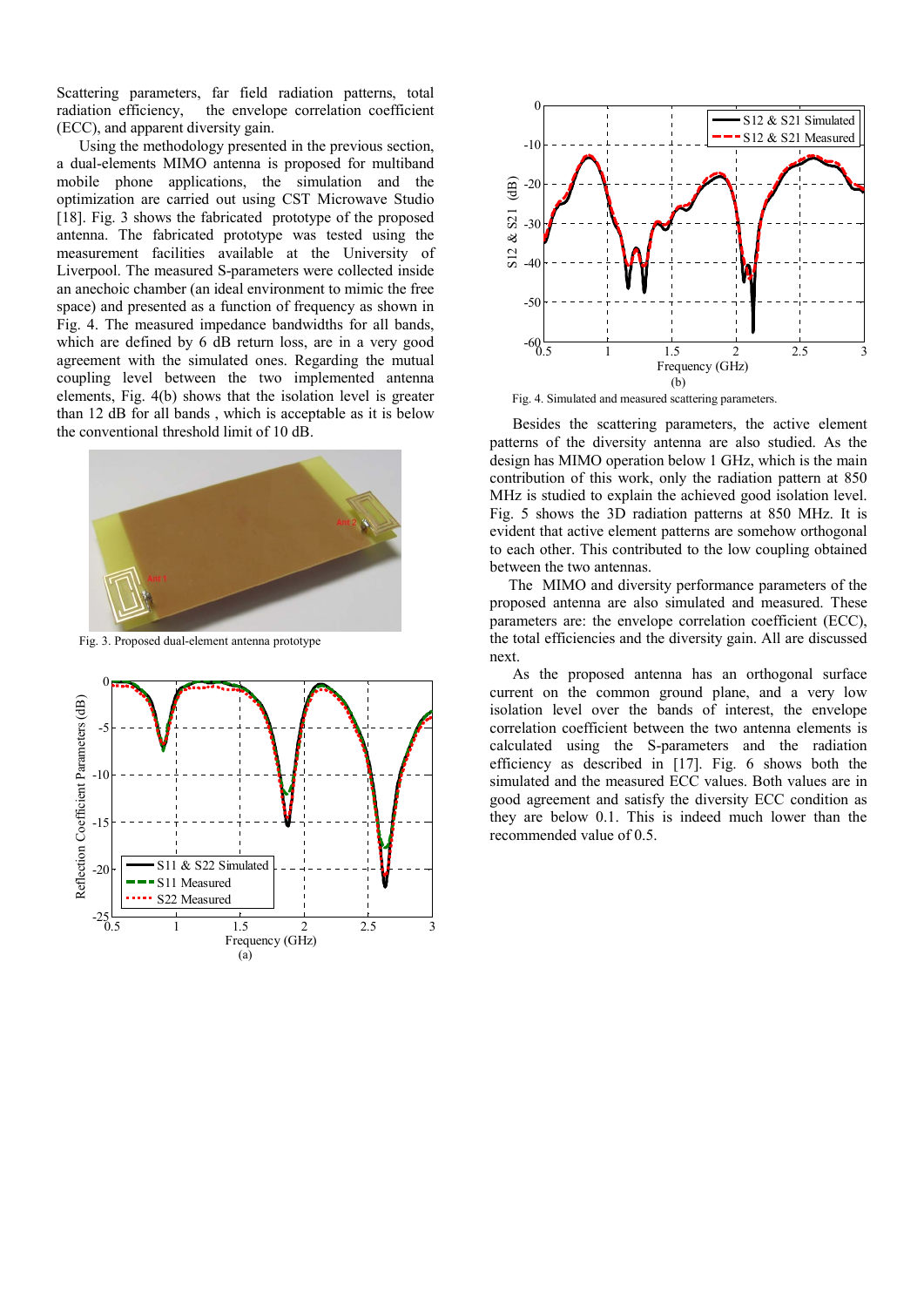

Fig. 5. 3D Radiation Patterns for the two antenna elements at 850 MHz.

 The apparent diversity gain is defined as the difference between the power levels in dB scale at a given cumulative probability level between the CDF of a combined signal and the CDF of a signal at the antenna branch with the strongest average level [17].

 The diversity gain and the total radiation efficiency measurements were carried out inside a reverberation chamber at University of the Liverpool. The measurements set up, procedures and post-processing of the collected data can be found in [19, 20]. For accurate results, the measurements were done over three discrete bands as follows: Band 1 (810-970 MHz), Band 2 (1700-2000 MHz) and Band 3 (2300-2700 MHz). Using selection combining MIMO techniques, Fig. 7 shows that the proposed design has apparent diversity gains, for the three discrete bands, of 9.26 dB, 9.71 dB, and 10.44 dB, respectively. The CDF level is 0.01.

 From the same collected data, the post-processing of total radiation efficiency is done using MATLAB routine. The calculation of the total efficiency was based on (1). The simulated and the measured efficiencies are matched to each other and depicted in Fig. 8. As element 1 and element 2 are identical and for the purpose of the clarity of the figure data, only one antenna element data is presented.

The results demonstrate that the proposed design has total efficiency that ranges between 60-90 %, which is an acceptable total efficiency over the frequency band of operation.

$$
\eta_{TOT} = \eta_{Rad} \left( 1 - |S_{11}|^2 - |S_{12}|^2 \right) \tag{1}
$$